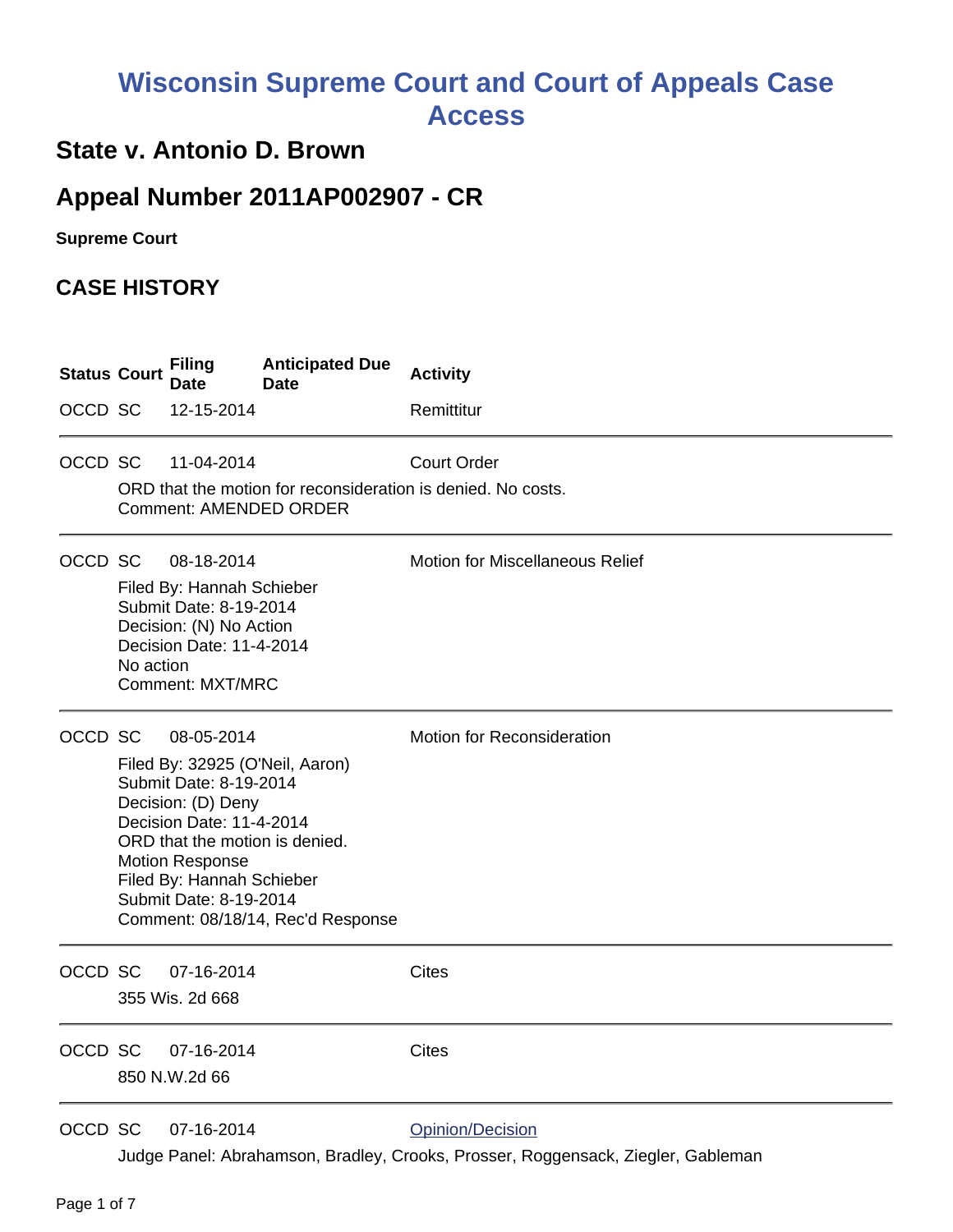Opinion: Opinion Decision: Affirmed Pages: 23 Written by: Bradley, Ann Walsh Ziegler, Annette K. Joined Dissenting Opinion Prosser, David T. Jr. Wrote Dissenting Opinion 14 pages. Roggensack, Patience Drake Wrote Dissenting Opinion 19 pages. Order Text: The decision of the court of appeals is affirmed.

OCCD SC 07-15-2014 Public Domain Citation

Comment: PDC No: 2014 WI 69

OCCD SC 03-24-2014 Briefs Received At State Law Library

Comment: Supplemental briefs

OCCD SC 03-19-2014 Other Brief

[Other Brief of State of WI](https://acefiling.wicourts.gov/document/eFiled/2011AP002907/109401)

Filed By: 32925 (O'Neil, Aaron) Comment: Supplemental brief of respondent-petitioner, State of Wisconsin

OCCD SC 03-19-2014 Other Brief

[Other Brief of SPD](https://acefiling.wicourts.gov/document/eFiled/2011AP002907/109411)

Filed By: Hannah Schieber Comment: Supplemental brief of appellant, Antonio D. Brown

OCCD SC 02-26-2014 Court Order

IT IS ORDERED that 21 days from the date of this order, the parties shall file simultaneous briefs addressing the following issues, which may have been addressed previously in State v. Longcore, 226 Wis. 2d 1, 594 N.W.2d 412 (Ct. App. 1999), on which we granted review and deadlocked, with an equally divided court, 2000 WI 23, 233 Wis. 2d 278, 607 N.W.2d 620:

(1) whether the officer had reasonable suspicion to stop Brown's vehicle because the officer believed that Wis. Stat. 347.13(1) was violated when not all the tail light bulbs on Brown's vehicle were working; (2) whether, assuming an officer makes a good faith mistake of law on which the officer makes a traffic stop, does that mistake of law nevertheless require reviewing courts to conclude that the stop was not lawful. Bradley, J., wrote dissent. Abrahamson, C.J., joined dissent.; 02/27/14, Resent cto and corrected date on 2nd page of order

| OCCD SC |                       | $01 - 15 - 2014$           | Oral Argument<br>Comment: at 1:30 p.m.; AAG Aaron O'Neil for Pla-Res-Pet, ASPD Hannah Schieber for Def-App             |  |
|---------|-----------------------|----------------------------|------------------------------------------------------------------------------------------------------------------------|--|
| OCCD SC |                       | $01 - 07 - 2014$           | <b>Briefs Received At State Law Library</b>                                                                            |  |
| OCCD SC |                       | 12-23-2013<br>Comment: BAM | Certificate of Filing by Mail                                                                                          |  |
| OCCD SC |                       | 12-19-2013                 | <b>Brief of Amicus Curiae</b><br><b>Brief of Amicus Curiae of Wisconsin Association of Criminal</b><br>Defense Lawyers |  |
|         | Filed By: Ellen Henak |                            |                                                                                                                        |  |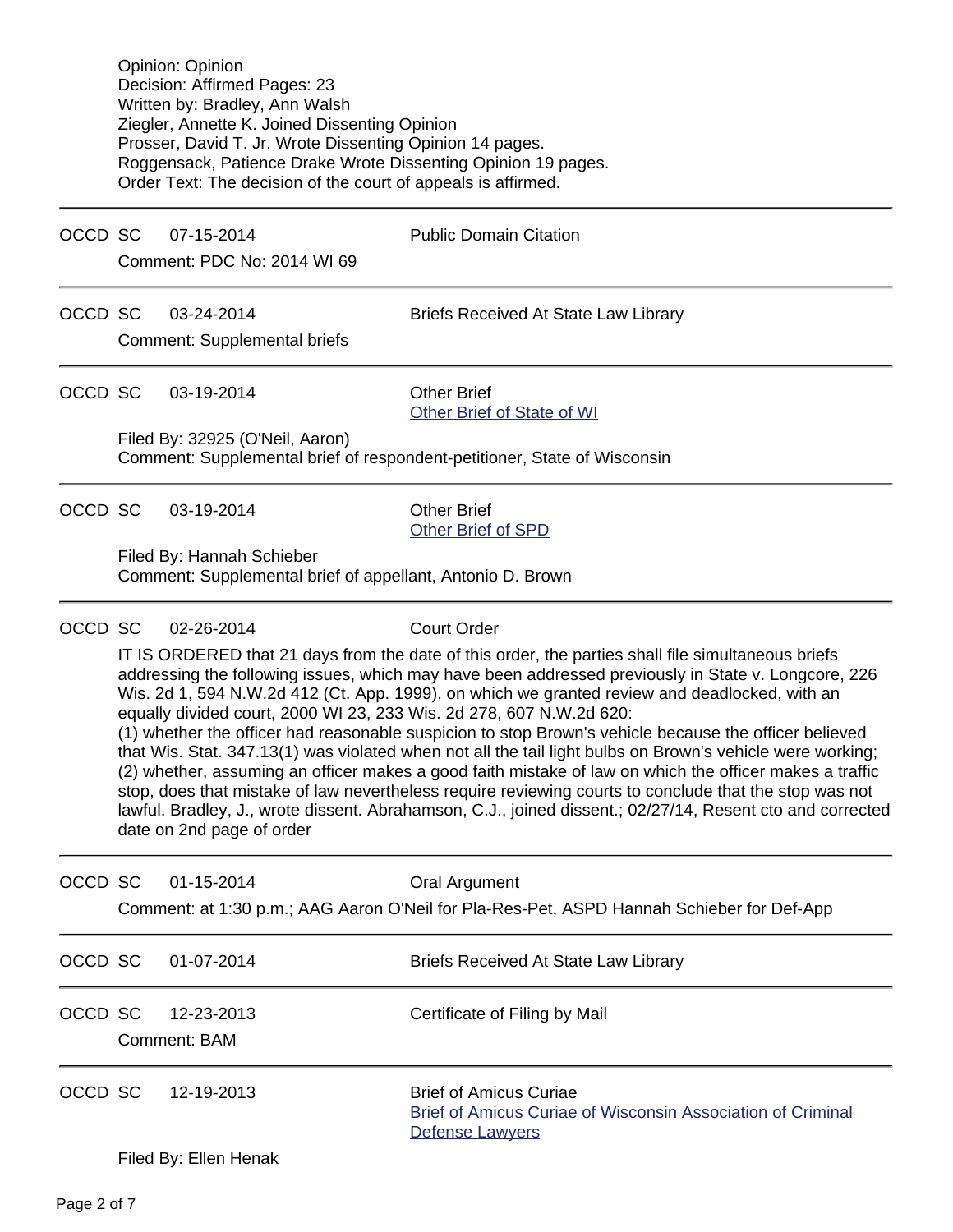| OCCD SC | 12-18-2013                                                                                                         | Reply Brief-Supreme Court<br><b>Reply Brief-Supreme Court</b>                                        |  |  |  |
|---------|--------------------------------------------------------------------------------------------------------------------|------------------------------------------------------------------------------------------------------|--|--|--|
|         | Filed By: 32925 (O'Neil, Aaron)                                                                                    |                                                                                                      |  |  |  |
| OCCD SC | 12-16-2013                                                                                                         | <b>Briefs Received At State Law Library</b>                                                          |  |  |  |
| OCCD SC | 12-11-2013<br>Filed By: Ellen Henak<br>Submit Date: 12-11-2013<br>Decision: (G) Grant<br>Decision Date: 12-11-2013 | Motion to File Amicus/Non-Party Brief                                                                |  |  |  |
|         | December 20, 2013.<br>Comment: WI. Assn of Criminal Defense Lawyers                                                | IT IS ORDERED that the motion is granted. Twenty-two copies of the brief shall be filed on or before |  |  |  |
| OCCD SC | 12-05-2013<br>Comment: BR2                                                                                         | Certificate of Filing by Mail                                                                        |  |  |  |
| OCCD SC | 12-04-2013                                                                                                         | Response Brief-Supreme Court<br><b>Response Brief-Supreme Court</b>                                  |  |  |  |
|         | Filed By: Hannah Schieber<br>Comment: Appx to Response Brief-Supreme Court                                         |                                                                                                      |  |  |  |
| OCCD SC | 12-02-2013                                                                                                         | <b>Briefs Received At State Law Library</b>                                                          |  |  |  |
| OCCD SC | 12-02-2013<br>Comment: **10 EXTRA COPIES OF CA BRIEFS FOR SC **                                                    | Response                                                                                             |  |  |  |
| OCCD SC | 11-20-2013                                                                                                         | Assigned-Oral Argument                                                                               |  |  |  |
| OCCD SC | 11-14-2013                                                                                                         | First Brief-Supreme Court<br><b>First Brief-Supreme Court</b>                                        |  |  |  |
|         | Filed By: 32925 (O'Neil, Aaron)                                                                                    |                                                                                                      |  |  |  |
| OCCD SC | 10-17-2013                                                                                                         | <b>Attorney Change</b><br>Comment: Withdrew Sarah L. Burgundy, AAG, added Aaron R. O'Neil, AAG.      |  |  |  |
| OCCD SC | 10-15-2013                                                                                                         | Court Changed to Supreme Court                                                                       |  |  |  |
| OCCD CA | 03-11-2013                                                                                                         | <b>Final Publication</b>                                                                             |  |  |  |
| OCCD CA | 02-26-2013<br>827 N.W.2d 903                                                                                       | Cites                                                                                                |  |  |  |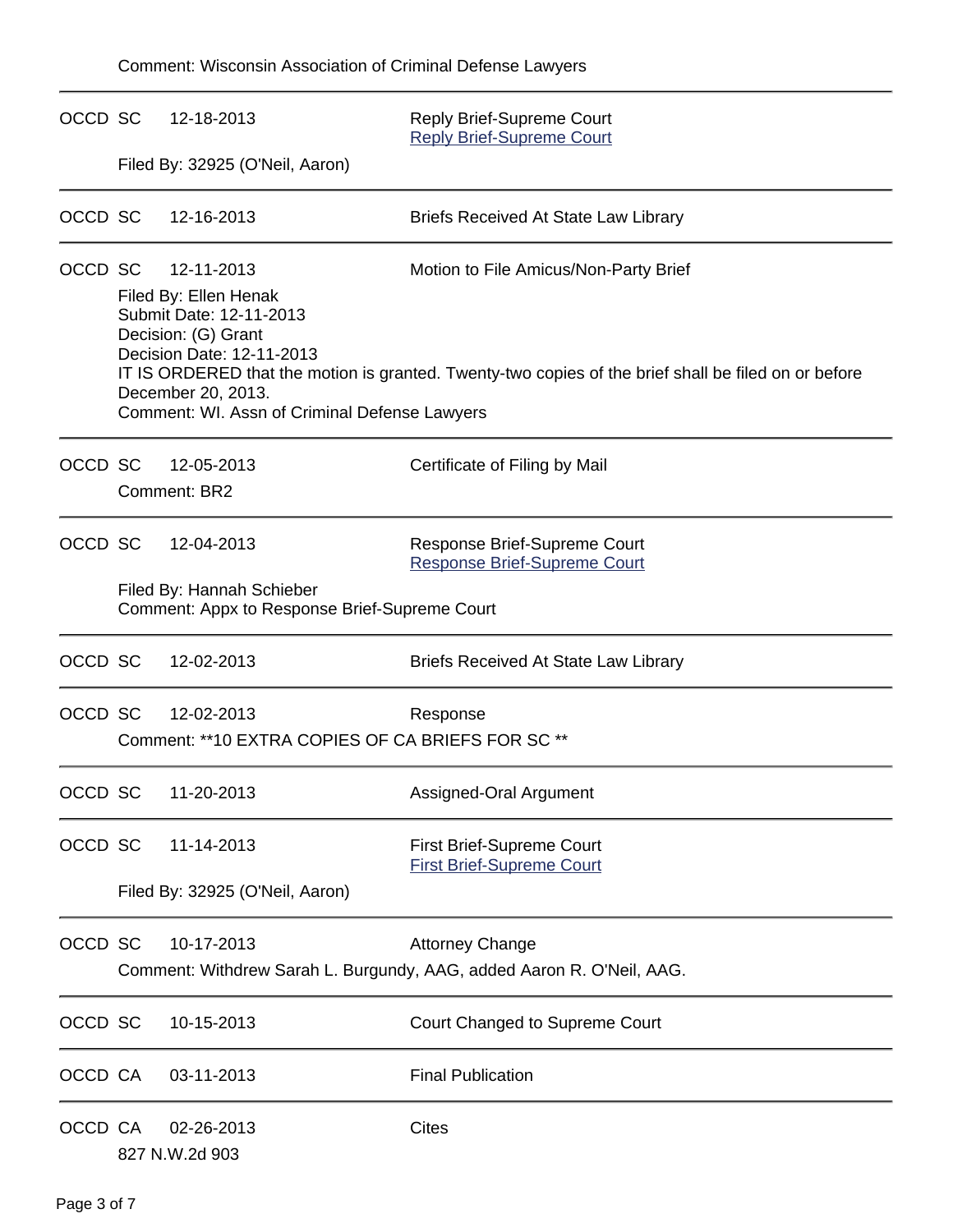| OCCD CA |                                                                                                                                                                                                                                                                                                                                                                                                                                                                                                                                                              | 02-26-2013<br>346 Wis. 2d 98                                                                                                                                                     | <b>Cites</b>                                                                                     |
|---------|--------------------------------------------------------------------------------------------------------------------------------------------------------------------------------------------------------------------------------------------------------------------------------------------------------------------------------------------------------------------------------------------------------------------------------------------------------------------------------------------------------------------------------------------------------------|----------------------------------------------------------------------------------------------------------------------------------------------------------------------------------|--------------------------------------------------------------------------------------------------|
| OCCD CA |                                                                                                                                                                                                                                                                                                                                                                                                                                                                                                                                                              | 02-26-2013                                                                                                                                                                       | <b>Opinion Ordered Published</b>                                                                 |
| OCCD CA |                                                                                                                                                                                                                                                                                                                                                                                                                                                                                                                                                              | 02-26-2013<br>Comment: PDC No: 2013 WI App 17                                                                                                                                    | <b>Public Domain Citation</b>                                                                    |
| OCCD SC |                                                                                                                                                                                                                                                                                                                                                                                                                                                                                                                                                              | 02-13-2013<br>Comment: Filed by State                                                                                                                                            | Fee Waived                                                                                       |
| OCCD SC | <b>Petition for Review</b><br>02-13-2013<br>Filed By: Sarah Burgundy<br>Submit Date: 2-26-2013<br>Decision: (G) Grant<br>Decision Date: 10-15-2013<br>IT IS ORDERED the petition for review is granted. Briefs/statements 30/20/10 IT IS FURTHER<br>ORDERED in addition to the issue stated in the PRE, the parties shall also address the question<br>whether Arizona v. Gant, 556 U. S. 332 (2009) applies to the fact situation presented in this case and if<br>so how,<br><b>Motion Response</b><br>Filed By: Hannah Schieber<br>Submit Date: 2-26-2013 |                                                                                                                                                                                  |                                                                                                  |
| OCCD CA |                                                                                                                                                                                                                                                                                                                                                                                                                                                                                                                                                              | 01-15-2013<br>Judge Panel: Curley, Fine, Brennan<br>Opinion: Opinion<br>Decision: Reversed Pages: 10<br>Written by: Brennan, Kitty K.<br>Order Text: Judgment and order reversed | Opinion/Decision                                                                                 |
| OCCD CA |                                                                                                                                                                                                                                                                                                                                                                                                                                                                                                                                                              | 01-02-2013                                                                                                                                                                       | <b>Attorney Change</b><br>Comment: Withdrew Atty. Melinda Swartz, added Atty. Hannah B. Schieber |
| OCCD CA |                                                                                                                                                                                                                                                                                                                                                                                                                                                                                                                                                              | 11-06-2012                                                                                                                                                                       | <b>Submitted on Briefs</b>                                                                       |
| OCCD CA |                                                                                                                                                                                                                                                                                                                                                                                                                                                                                                                                                              | 07-30-2012                                                                                                                                                                       | <b>Briefs Received At State Law Library</b>                                                      |
| OCCD CA |                                                                                                                                                                                                                                                                                                                                                                                                                                                                                                                                                              | 07-19-2012                                                                                                                                                                       | Record and Briefs Sent to District 1                                                             |
| OCCD CA |                                                                                                                                                                                                                                                                                                                                                                                                                                                                                                                                                              | 07-16-2012<br><b>Comment: BRY</b>                                                                                                                                                | Certificate of Filing by Mail                                                                    |
| OCCD CA |                                                                                                                                                                                                                                                                                                                                                                                                                                                                                                                                                              | 07-13-2012                                                                                                                                                                       | <b>Reply Brief</b><br><b>Reply Brief</b>                                                         |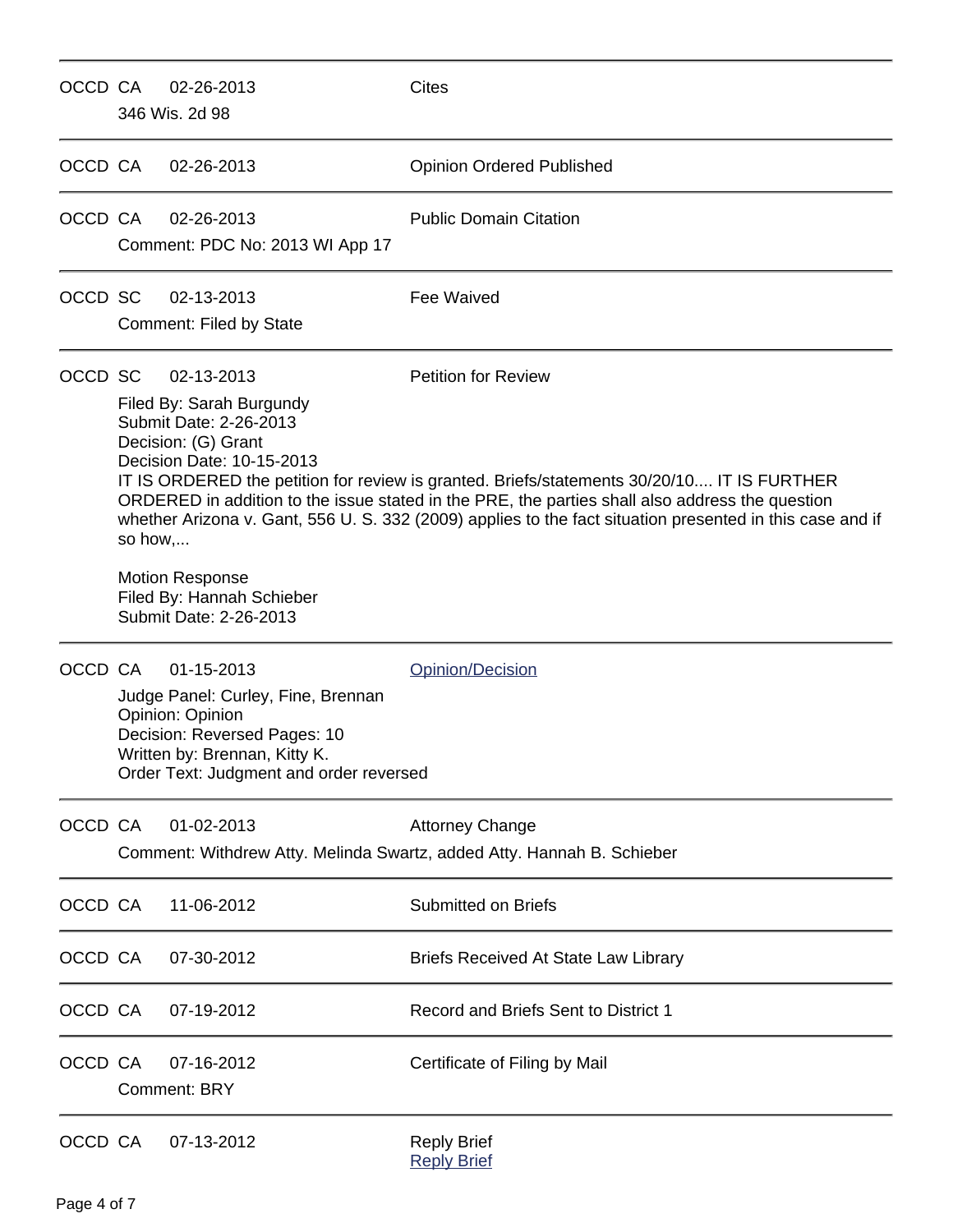Comment: 10-23-13 - Rcvd 10 copies of CA briefs for SC use.

| OCCD CA |                          | 06-26-2012                                                                                                                                                | Brief of Respondent(s)<br><b>Brief of Respondent</b>                                                       |  |  |  |
|---------|--------------------------|-----------------------------------------------------------------------------------------------------------------------------------------------------------|------------------------------------------------------------------------------------------------------------|--|--|--|
|         |                          | Filed By: Sarah Burgundy                                                                                                                                  |                                                                                                            |  |  |  |
|         |                          |                                                                                                                                                           | Comment: Received 10 copies of BRS for SC use. PS 10-28-13 Appx to Brief of Respondent(s)                  |  |  |  |
| OCCD CA |                          | 05-23-2012                                                                                                                                                | Motion to Extend Time                                                                                      |  |  |  |
|         |                          | Filed By: Sarah Burgundy<br>Submit Date: 5-23-2012<br>Decision: (G) Grant<br>Decision Date: 5-25-2012<br>June 28, 2012.<br>See BRS event due on 6-28-2012 | IT IS ORDERED that the deadline for the State to file the respondent's brief in this matter is extended to |  |  |  |
| OCCD CA |                          | 05-02-2012                                                                                                                                                | <b>Attorney Change</b>                                                                                     |  |  |  |
|         |                          |                                                                                                                                                           | Comment: Added Sarah L. Burgundy, withdrew Gregory M. Weber per corr rcvd from AG Office                   |  |  |  |
| OCCD CA |                          | 04-30-2012<br>Comment: For BAP filed 4/26/12                                                                                                              | Certificate of Filing by Mail                                                                              |  |  |  |
| OCCD CA |                          | 04-30-2012                                                                                                                                                | <b>Certificate of Service</b>                                                                              |  |  |  |
|         |                          | Comment: For BAP filed 4/26/12                                                                                                                            |                                                                                                            |  |  |  |
| OCCD CA |                          | 04-26-2012                                                                                                                                                | Brief & Appx of Appellant(s)<br><b>Brief of Appellant</b>                                                  |  |  |  |
|         | Filed By: Melinda Swartz |                                                                                                                                                           |                                                                                                            |  |  |  |
|         |                          | Comment: 10-23-13 - Rcvd 10 copies of CA briefs for SC use. Appx to Brief of Appellant(s)                                                                 |                                                                                                            |  |  |  |
| OCCD CA |                          | 03-26-2012                                                                                                                                                | Motion to Extend Time                                                                                      |  |  |  |
|         |                          | Filed By: Melinda Swartz<br>Submit Date: 3-26-2012                                                                                                        |                                                                                                            |  |  |  |
|         |                          | Decision: (G) Grant                                                                                                                                       |                                                                                                            |  |  |  |
|         |                          | Decision Date: 3-28-2012<br>IT IS ORDERED that the deadline for Brown to file his brief is extended through April 26, 2012. See                           |                                                                                                            |  |  |  |
|         |                          | Wis. Stat. Rule 809.82(2)(a) (2009-10).<br>See BAP event due on 4-26-2012                                                                                 |                                                                                                            |  |  |  |
| OCCD CA |                          | 03-19-2012                                                                                                                                                | <b>Supplement to Record</b>                                                                                |  |  |  |
|         | Comment: 43-7 to 46-3    |                                                                                                                                                           |                                                                                                            |  |  |  |
| OCCD CA |                          | 02-27-2012                                                                                                                                                | Motion to Correct/Supplement Record                                                                        |  |  |  |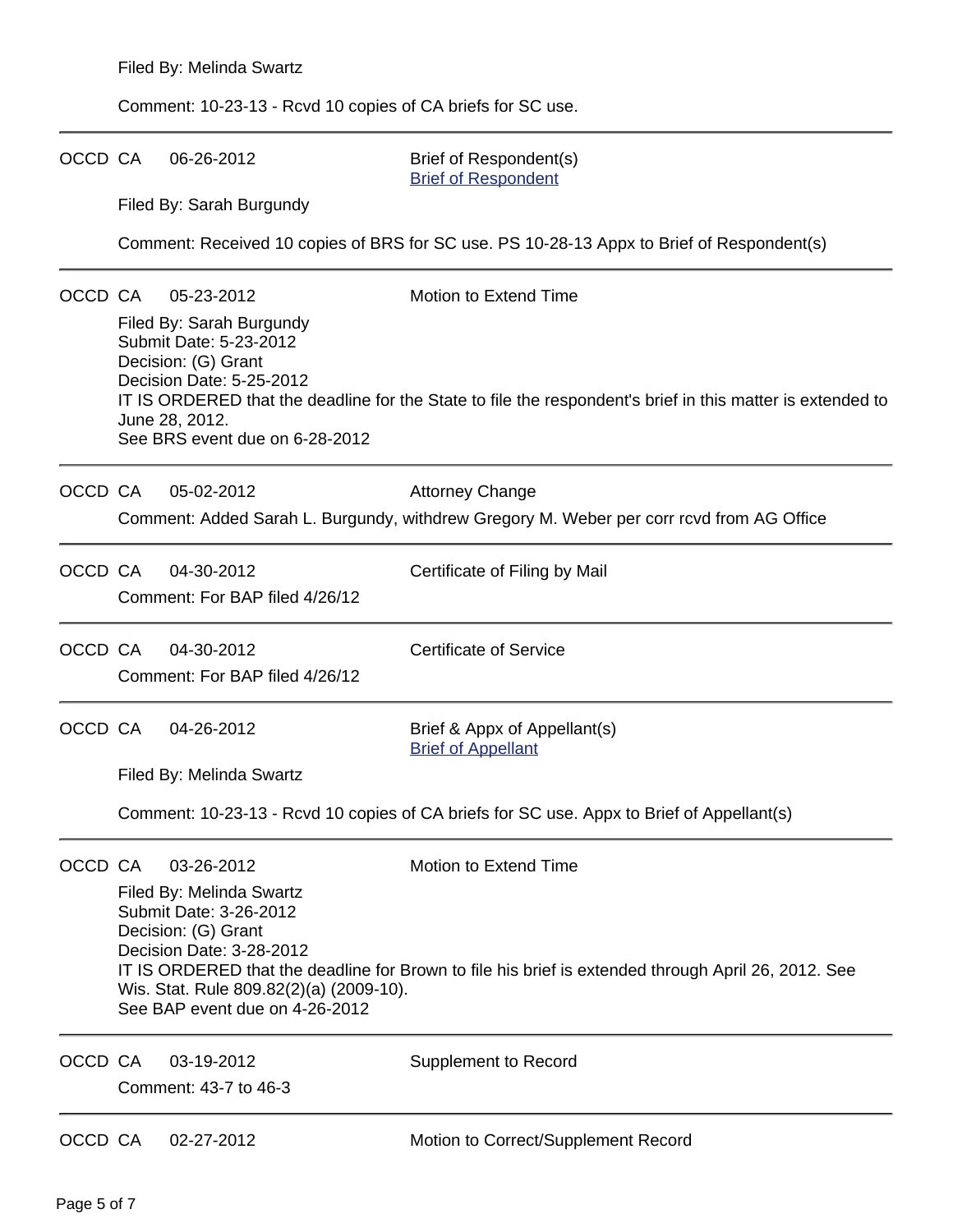Filed By: Melinda Swartz Submit Date: 3-13-2012 Decision: (G) Grant Decision Date: 3-14-2012 IT IS ORDERED that the motion to supplement the record is granted. IT IS FURTHER ORDERED that the clerk of circuit court shall, within ten days of this order, transmit the above-described items to the clerk of this court by supplemental return. The clerk of circuit court is advised that if an original document cannot be retrieved, the court will accept true and correct copies of the documents that are acceptable to both parties.

| OCCD CA |                                                                                                                                                                                                         | 01-26-2012<br>Comment: 1-7 to 42-3                                                                                                                                              | Record                                                                                                                       |
|---------|---------------------------------------------------------------------------------------------------------------------------------------------------------------------------------------------------------|---------------------------------------------------------------------------------------------------------------------------------------------------------------------------------|------------------------------------------------------------------------------------------------------------------------------|
| OCCD CA |                                                                                                                                                                                                         | 12-23-2011<br>Filed By: Melinda Swartz<br><b>Status: Prev. Filed</b>                                                                                                            | <b>Statement on Transcript</b>                                                                                               |
| OCCD CA |                                                                                                                                                                                                         | 12-16-2011                                                                                                                                                                      | Notif. Sent-Filing of NAP & Ct. Record                                                                                       |
| OCCD CA |                                                                                                                                                                                                         | 12-16-2011<br>Comment: Filed by SPD.                                                                                                                                            | Fee Waived                                                                                                                   |
| OCCD CA |                                                                                                                                                                                                         | 12-16-2011                                                                                                                                                                      | Notice of Appeal & Court Record                                                                                              |
| OCCD CA |                                                                                                                                                                                                         | 12-16-2011                                                                                                                                                                      | X Transfer                                                                                                                   |
| OCCD CA |                                                                                                                                                                                                         | 12-12-2011                                                                                                                                                                      | Notice of Appeal filed in Cir. Ct.                                                                                           |
| OCCD CA |                                                                                                                                                                                                         | 11-21-2011                                                                                                                                                                      | <b>Order of Circuit Court</b>                                                                                                |
| OCCD CA | 10-14-2011<br>Filed By: Melinda Swartz<br>Submit Date: 10-14-2011<br>Decision: (G) Grant<br>Decision Date: 10-17-2011<br>November 18, 2011. See WIS. STAT. RULE 809.82(2)(a)(2009-10).<br>Comment: 3rd. |                                                                                                                                                                                 | MXT to file NAP/PCM<br>IT IS ORDERED that the time for filing a notice of appeal or postconviction motion is extended to     |
| OCCD CA |                                                                                                                                                                                                         | 09-14-2011<br>Filed By: Melinda Swartz<br>Submit Date: 9-15-2011<br>Decision: (G) Grant<br>Decision Date: 9-16-2011<br>matter is extended to October 14, 2011.<br>Comment: 2nd. | MXT to file NAP/PCM<br>IT IS ORDERED that the deadline for Brown to file a postconviction motion or notice of appeal in this |